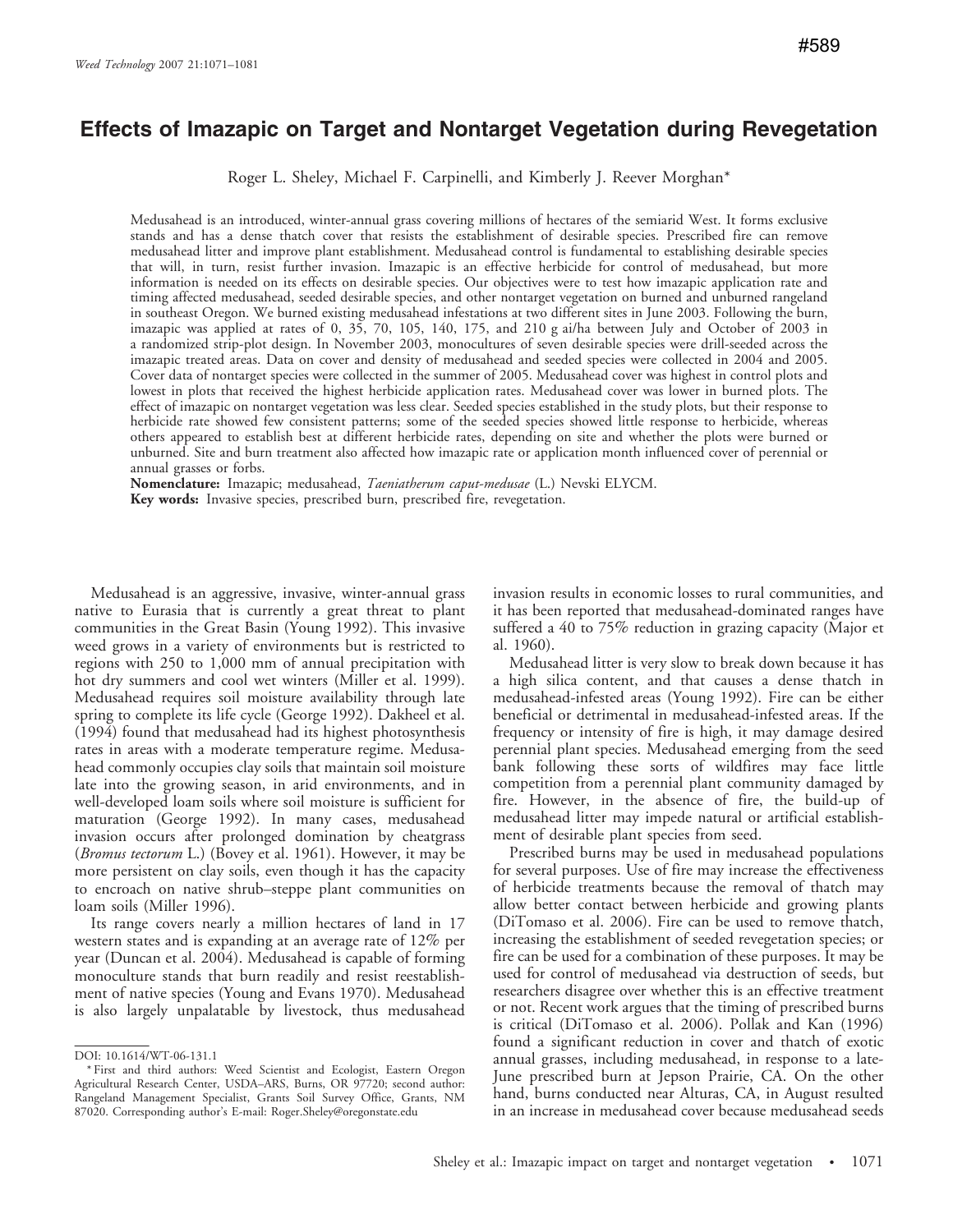in the soil and litter were still able to germinate (Young et al. 1972). After seeds mature and litter dries, the medusahead thatch layer can burn rapidly, whereas the seeds on the soil surface may largely escape fire damage.

Herbicides have also had some success in controlling medusahead populations, but there has been very little published research on the effectiveness of imazapic at controlling medusahead. One study tested the effectiveness of two different rates of sulfometuron and imazapic applied to medusahead (70 and 140 g ai/ha) applied at two different times (spring and fall) at a site that was previously burned to reduce medusahead litter. Results indicated that greater control of medusahead was achieved at the higher rate of each herbicide; in addition, fall herbicide applications provided greater control than spring applications (Monaco et al. 2005). More research is needed to understand how medusahead will respond to different rates of imazapic and different herbicide application timings and whether those patterns are the same in burned and unburned fields.

An integrative management strategy that combines herbicides, fire, and reseeding of competitive species can create a diverse plant community that will resist future invasions (Masters et al. 1996). Perennial grass plantings may provide a plant community better able to resist further invasion of annual weeds such as medusahead, but these plantings may fail if competition from annual invaders is not controlled during perennial establishment (Borman et al. 1991). The initial growth of medusahead may exceed the initial growth of perennial grasses planted to help resist it (Goebel et al. 1988; Sheley et al. 1993). Thus, control of medusahead is critical for successful revegetation.

Use of imazapic herbicide to control medusahead can potentially have a negative impact on the ability of species seeded to compete with medusahead. Monaco et al. (2005) found that perennial grass cover was significantly higher in plots that received a low rate of imazapic (70 g ai/ha) than in plots that received a high rate of imazapic (140 g ai/ha). They did not note any significant difference in the two rates of imazapic on the cover of annual or perennial forbs. This suggests that one challenge of managing medusahead with plantings of competitive species is to find the rate of imazapic that will offer control of medusahead without damaging nontarget species. In addition, changing the timing of application may result in better or worse control of medusahead and may affect how nontarget plants respond to the herbicide.

In this study, we evaluated the effects of imazapic rate and timing of application on various grass species and forbs in burned and nonburned pastures. We hypothesized that a moderate rate of imazapic would offer a better trade-off between maximum medusahead control and minimum impact on nontarget vegetation. We also hypothesized that late summer or fall applications of imazapic would offer better control of medusahead because the herbicide would be applied closer to the germination of medusahead seeds. Finally, we hypothesized that less imazapic would be needed to control medusahead on the burned sites because the removal of thatch via burning would allow better contact of the herbicide with the soil.

## Materials and Methods

**Study Sites.** The study was conducted at two sites in eastern Oregon from 2003 to 2005. The first site, Mullin Ranch, is located near John Day, OR, and receives an average of 353 mm of annual precipitation (Grant County;  $118°56'18.29''W$ ,  $44°26'5.05''N$ ; elevation 1,000 m). The soils at the Mullin Ranch, OR, are Waterbury series soils (clayey-skeletal, smectitic, mesic Lithic Argixerolls). The second site, Lamb Ranch, is located near Drewsey, OR, and receives an average of 278 mm of annual precipitation (Harney County;  $118^{\circ}26'43.94''W$ ,  $43^{\circ}26'54.98''N$ ; elevation 1,250 m). The soils at Lamb Ranch are Virtue series soils (fine-silty, mixed, superactive, mesic Xeric Argidurids). Both sites are located in the Snake River Plain and eastern Idaho plant-growth region (Thornburg 1982).

Experimental Procedures. Treatments were assigned in a randomized strip-plot design. At each site, a 2-ha portion of an existing medusahead infestation was burned in June 2003. Another 2-ha portion was left as an unburned control. On both the burned and unburned areas at each site, imazapic was applied at one of four times at one of seven herbicide application rates. Herbicide treatment rates consisted of imazapic applied at 0, 35, 70, 105, 140, 175, and 210 g ai/ha. A 0.625% v/v methylated seed oil was added to the herbicide mixture. Herbicide treatments were applied using an all-terrain vehicle (ATV)-mounted sprayer with a 3.05-m spray boom with five flat-fan nozzles. The system was calibrated to deliver 355 L/ha at 276 kPa. The herbicide-application plots were 6.1 m wide and 87.7 m long, and each herbicide application rate was replicated four times. The timing of herbicide application was late-July, late-August, late-September, and late-October 2003, and each application month was replicated seven times.

We removed the data for the August herbicide application of 140 g ai/ha at the Mullin Ranch site from the analyses because of misapplication. Hence, all data for the August application at the 140 g ai/ha rate at the Mullin Ranch site was replaced with a missing value indicator to avoid inaccuracies in the analysis results.

In November 2003, monocultures of seven species commonly used in revegetation were drill-seeded perpendicularly across the imazapic treated areas, resulting in three replications of the seeding treatment. One row in each of the three replications was left unseeded as a control. The seeding rows were 3.7 m by 170.6 m, which were created using two passes of a 1.83-m range drill. The species used were thickspike wheatgrass 'Critana' [Elymus lanceolatus (Scribn. & J.G. Sm.) Gould ssp. lanceolatus], Siberian wheatgrass 'Vavilov' [Agropyron fragile (Roth) P. Candargy], bluebunch wheatgrass var. 'P-7' [Pseudoroegneria spicata (Pursh) A. Löve], squirreltail 'Sand Hollow' [Elymus elymoides (Raf.) Swezey], Sandberg bluegrass (Poa secunda J. Presl), winterfat [Krascheninnikovia lanata (Pursh.) A.D.J. Meeuse & Smit], and forage kochia [Kochia prostrata (L.) Schrad.]. We will describe these seeded species with the following abbreviations in the results: ELLA, thickspike wheatgrass; AGFR, Siberian wheatgrass; PSSP, bluebunch wheatgrass; ELEL, squirreltail; POSE, Sandberg bluegrass; KRLA, winterfat; KOPR, forage kochia; and Control, unseeded control.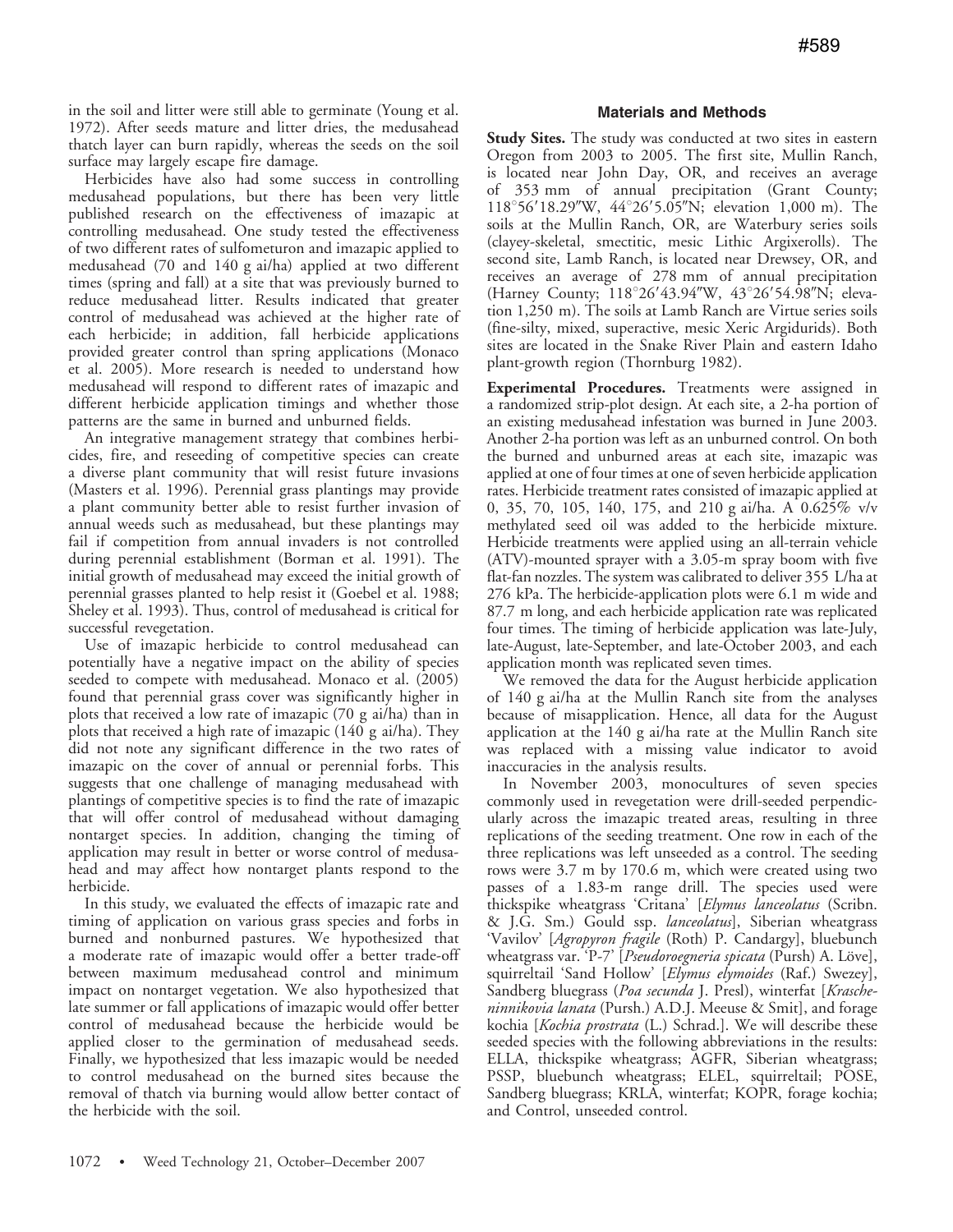Sampling. During the summer of 2004 and 2005, we randomly placed 20 by 50-cm Daubenmire frames  $(0.10 \text{ m}^2)$ within each plot to visually estimate the percentage of cover for plants growing within the frames. In 2004, two frames were sampled in each plot, whereas in 2005, the number of frames sampled increased to three or five, depending on location. We estimated percentage of cover for medusahead and for the seeded species as well as for the other species within the plots. The percentage of cover data for the other species was combined to give percentage of cover for four plant functional groups: annual grasses, perennial grasses, annual forbs, and perennial forbs. In 2005, we also recorded the density of seeded species within the frames; grass density was recorded as the number of tillers, whereas forb density was recorded as the number of plants.

Analytical Methods. All data was analyzed using SAS PROC MIXED and a randomized strip-plot design (SAS 1990). Strip-plot designs are used when some treatments must be applied across large experimental units (the whole-plot factors), whereas others are applied across subunits within that unit (the subplot factor) (Littell et al. 1996). Different error terms are used to test whole-plot factors vs. subplot factors. In these designs, the subplot factor is typically detected with greater precision than the whole-plot factor (Petersen 1994). Response variables were log-transformed to reduce problems with deviance from the assumptions of normality and equality of variance. Some response variables continued to exhibit moderate deviations from normality even after log-transformation, in particular, plant cover for nonmedusahead annual grass and seeded-species cover. Individual plants from these groups were rare in the plots. We conducted a separate analysis of these groups using the SAS GLIMMIX macro and specifying a Poisson distribution (Littell et al. 1996). However, the results of these analyses often offered anomalous results, most notably significant three-way interactions in which no other term was significant, so in this article, we will report the results found with the original PROC MIXED analysis. In addition, data for ''other species'' were inconsistent and nonconclusive in 2004. These data probably represent a transition period as a response to treatments. To improve the readability of this manuscript, data collected for ''other species'' in 2004 were omitted from the Results and Discussion.

## Results and Discussion

Medusahead Cover. Medusahead cover overall tended to be highest in the plots that received no imazapic and lowest in plots that received the higher herbicide application rates (140 to 210 g ai/ha), though this pattern was less clear in the second year of the study (Figures 1 and 2). In addition, medusahead cover tended to be higher in the unburned plots than in the burned plots, though this pattern was less visible during the second year after burning, especially at the Lamb Ranch site (Figures 1 and 2).

Lamb Ranch. There was a significant effect of herbicide application rate on cover of medusahead ( $P < 0.001$  for all treatment combinations) (Table 1), and medusahead cover

was typically highest when no imazapic was applied (Figure 1A–D). In 2004, medusahead cover was near zero for imazapic rates of 70 g ai/ha or more in the burned plots and for rates of 140 g ai/ha or more in the unburned plots (Figures 1A and 1B). In 2005, medusahead cover was above zero in all the treatments but was at its lowest in the 175 and 210 g ai/ha plots, with the exception of the unburned plots that received herbicide in July (Figures 1C and 1D). There was also a significant effect of application month, with later applications typically resulting in stronger medusahead control, the exception being the 2004 burned plots at Lamb Ranch (Figure 1A–D). Similarly, the interaction between herbicide rate and month was significant in the unburned plots (Table 1). Later applications may have minimized herbicidal decomposition before fall emergence of medusahead.

There were also significant interactions between herbicide rate and species planted in the burned plots at Lamb Ranch in both years (Table 1). In 2004, there was an effect of seeded species on medusahead cover at high imazapic rates; in plots that received no imazapic, medusahead cover was greater in unseeded control plots than in plots seeded with Siberian wheatgrass or Sandberg bluegrass (Figure 3A). In 2005, there was greater medusahead cover in plots seeded with squirreltail that received an application of imazapic at 140 g ai/ha than in plots seeded with other species or in unseeded controls (Figure 3B). This significantly greater medusahead cover seen in the burned plots at Lamb Ranch in 2005 that were seeded with squirreltail was an unexpected finding. It implies that increasing cover of the perennial grass favored increased establishment of medusahead. However, the mean cover of squirreltail, although greater than that of any of the other seeded species in these plots, was still low at only  $2.97 \pm 0.40\%$  overall. Indeed, the plots that had high medusahead cover were generally those that had no or little establishment of squirreltail after the seeding, whereas the plots with higher establishment of squirreltail had low medusahead cover (data not shown). The seeded species will likely need a few more years to establish before we can evaluate their effectiveness at withstanding medusahead invasion.

Mullin Ranch. The effect of herbicide application rate on medusahead cover was significant in both years and in burned and unburned plots as was the interaction between herbicide rate and application month ( $P < 0.001$  for all treatment combinations, Table 1). Once again, in 2004, the lowest cover of medusahead was seen in plots receiving higher concentrations of herbicide—70 g ai/ha or more in the burned plots, 140 g ai/ha or more in the unburned plots (Figures 2A and 2B). In 2005, the lowest medusahead cover in the burned plots was seen for the July application of 70 g ai/ha imazapic and the 140 to 210 g ai/ha applications in all months, with the exception of the August application of 210 g ai/ha herbicide (Figure 2C). In the unburned plots, the lowest cover was seen for the 140 to 210 g ai/ha application rates, although it was higher for the July applications at those rates (Figure 2D). Applications made in July tended to be slightly less effective than applications made in the later months at many of the imazapic rates (Figure 2A–D),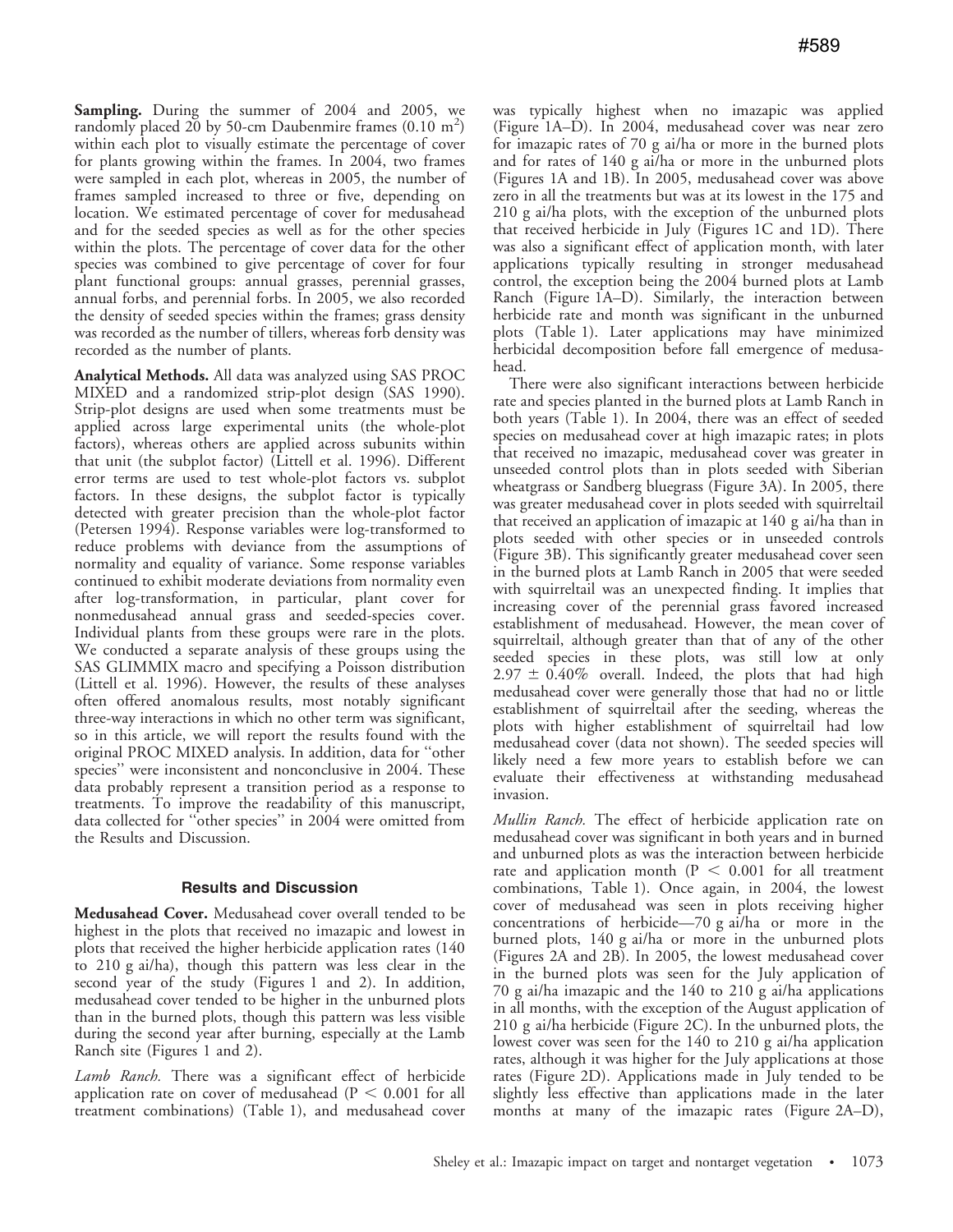

Figure 1. Lamb Ranch (Drewsey, OR) medusahead cover in response to herbicide rate and application month. Values are means  $\pm$  SE. (A) 2004 burned plots, (B) 2004 unburned plots, (C) 2005 burned plots, and (D) 2005 unburned plots.

possibly because of less time for decomposition before medusahead emergence in fall.

Although we could not test, statistically, the effect of burning used in conjunction with herbicides because of the lack of burning treatment replication, the medusahead cover was much lower in the burned plots than in the unburned plots in the first year (Figures 1 and 2). By the second year after burning (2005), there appeared to be no difference in medusahead cover between the burned and unburned plots at Lamb Ranch (Figure 1), but at Mullin Ranch, medusahead cover was still lower in the burned plots than in the unburned plots (Figure 2). If this lower cover in the burned plots, especially in the first year after burning, was the result of a reduction in medusahead cover in response to the June 2003 burn, then our results support other studies that showed a reduction in medusahead in response to early summer burns (Pollak and Kan 1996).

Although imazapic reduced medusahead cover in both years, even the highest concentrations of imazapic did not reduce medusahead cover to zero, especially in the second year (Figures 1 and 2). A similar study showed medusahead control by imazapic ranging from 26 to 90% depending on year, application rate, timing, and the amount of litter at the site (Monaco et al. 2005). These results suggest that imazapic alone can control medusahead in the initial year; however, in subsequent years, medusahead is likely to again infest the area. Other herbicides can also be used to control medusahead, such as glyphosate, atrazine, bromacil, siduron with picloram, and dalapon. Careful selection and application of these herbicides can allow control of medusahead with minimal damage to desired species (Miller et al. 1999).

In our study, application timing had a small effect on herbicide effectiveness; July applications were often slightly less effective than applications in the other 3 mo. Other researchers have found that fall application of imazapic controlled medusahead more effectively than spring application, although that result was not seen in the second year of the study (Monaco et al. 2005). Mean medusahead cover was lower in burned plots than in unburned plots, and that difference in cover was especially noticeable in plots that received no imazapic or low imazapic concentrations (Figures 1 and 2). Also, the concentration of imazapic needed to reduce medusahead cover to zero appeared to be lower in the burned plots than in the unburned plots (Figures 1 and 2). These findings suggest that an integrated management strategy that uses prescribed burns in conjunction with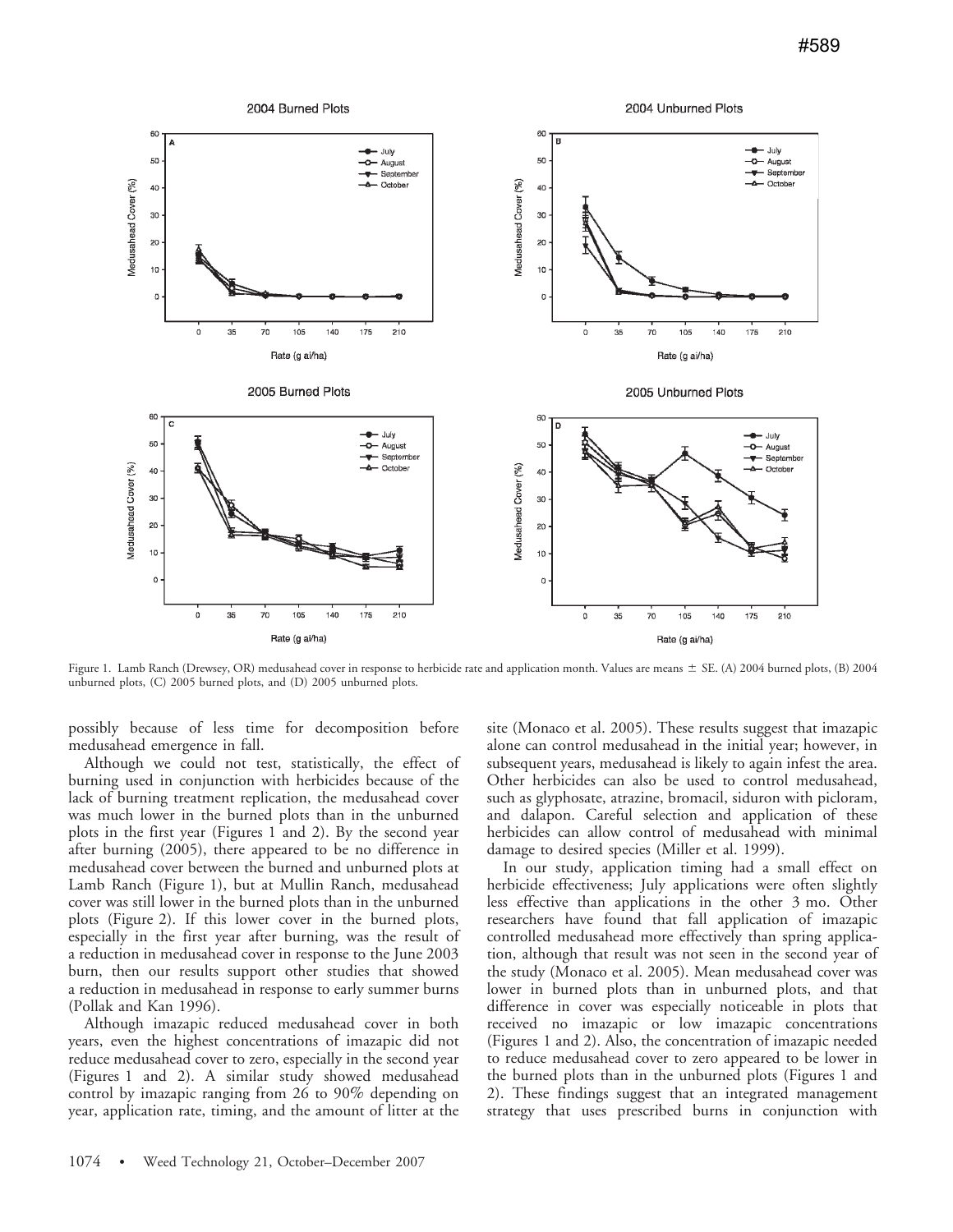

Figure 2. Mullin Ranch (John Day, OR) medusahead cover in response to herbicide rate and application month. Values are means  $\pm$  SE. (A) 2004 burned plots, (B) 2004 unburned plots, (C) 2005 burned plots, and (D) 2005 unburned plots.

imazapic application can potentially result in better control at lower herbicide concentrations, although that control may be of short duration.

The different response of medusahead between the two sites may be because of differences in soil depth or texture. The soils at the Mullin Ranch site are an extremely stony, silty clay loam with a depth of 0.31 to 0.51 m to bedrock, whereas at the Lamb Ranch site, soils are more of a silt loam with a duripan at 0.51 to 1.02 m. These differences in soil depth and texture may have influenced the effect and duration of the different treatments. The shallower soils and higher clay content of the Mullin Ranch site may have resulted in better destruction of medusahead seeds in the burned field.

Seeded Species Cover and Density. Cover by seeded species was low throughout this study; mean cover was below 3% at Lamb Ranch and below 9% at Mullin Ranch. However, the seeded species were established at these two sites. Density of species showed similar patterns to those seen for cover, as would be expected for young, establishing perennial plants. Siberian wheatgrass density was as high as  $82 \pm 30$  tillers/m<sup>2</sup> at the Lamb Ranch site and  $398 \pm 97$  tillers/m<sup>2</sup> at the Mullin Ranch site.

There was a significant interaction between herbicide application rate and the species planted in all but two of the comparisons (Table 2). This interaction reflects both species success (some of the seeded species established better than others did) and establishment across different herbicide rates and different burn treatments (species establishment was not uniform across rate or burn treatment) (Figures 4 and 5). In fact, the effect of herbicide rate on seeded species cover showed few consistent patterns (Figures 4 and 5). Many species showed little response to herbicide, whereas others appeared to establish best at different herbicide levels depending on site and whether the plots were burned or unburned. There was no linear relationship between cover of medusahead and cover of the seeded species, with the exception of a negative relationship between medusahead cover and seeded cover seen only in the burned field at the Mullin site in 2005, although the distributions were widely scattered ( $R^2 = 0.008$ ,  $n = 3,127$ ,  $P < 0.0001$ ).

Lamb Ranch. Cover. In 2005, the cover of seeded species increased slightly. Squirreltail, Siberian wheatgrass, and bluebunch wheatgrass had the greatest coverage, though bluebunch wheatgrass cover was only high in the unburned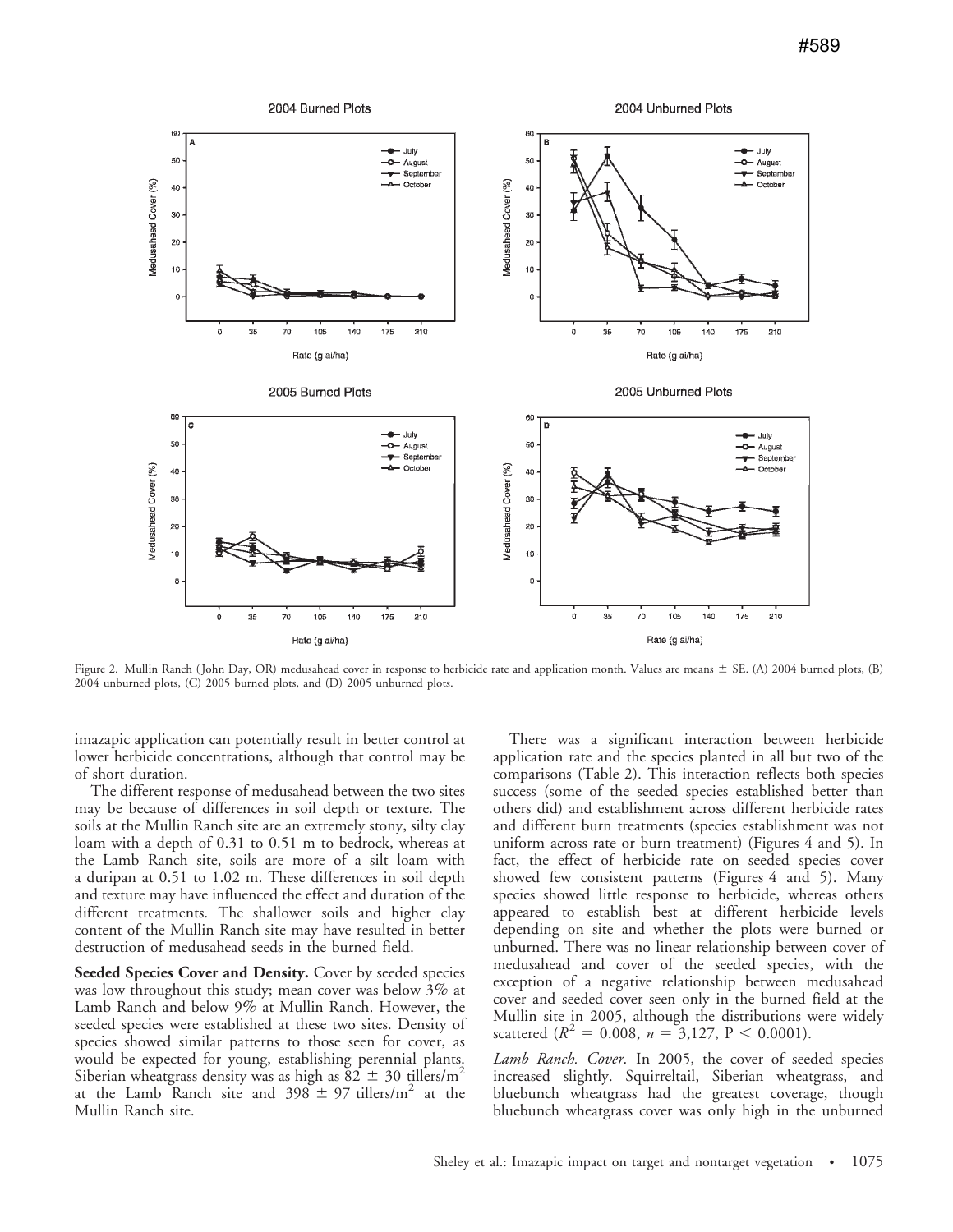|                                      |                |        |          | 2004     |          | 2005   |          |          |          |  |
|--------------------------------------|----------------|--------|----------|----------|----------|--------|----------|----------|----------|--|
| Effect                               |                | Burned |          | Unburned |          | Burned |          | Unburned |          |  |
|                                      | df             | F      | Pr > F   | F        | Pr > F   | F      | Pr > F   | F        | Pr > F   |  |
| Lamb Ranch                           |                |        |          |          |          |        |          |          |          |  |
| Month                                | 3              | 1.39   | 0.2547   | 21.45    | < 0.0001 | 7.51   | 0.0003   | 14.17    | < 0.0001 |  |
| Rate                                 | 6              | 202.98 | < 0.0001 | 135.08   | < 0.0001 | 85.98  | < 0.0001 | 23.53    | < 0.0001 |  |
| Month $\times$ rate                  | 18             | 1.78   | 0.0528   | 2.08     | 0.0196   | 1.16   | 0.3236   | 7.28     | < 0.0001 |  |
| Species                              | 7              | 1.01   | 0.4620   | 1.40     | 0.2794   | 0.82   | 0.5832   | 0.50     | 0.8204   |  |
| Month $\times$ species               | 21             | 1.23   | 0.2216   | 0.86     | 0.6379   | 0.67   | 0.8639   | 1.51     | 0.0699   |  |
| Rate $\times$ species                | 42             | 1.56   | 0.0176   | 0.90     | 0.6473   | 1.71   | 0.0054   | 1.19     | 0.2047   |  |
| Month $\times$ rate $\times$ species | 126            | 1.29   | 0.0340   | 1.23     | 0.0675   | 0.75   | 0.9717   | 0.86     | 0.8379   |  |
| Mullin Ranch                         |                |        |          |          |          |        |          |          |          |  |
| Month                                | 3              | 3.09   | 0.0350   | 15.31    | < 0.0001 | 1.61   | 0.1977   | 9.02     | < 0.0001 |  |
| Rate                                 | 6              | 34.41  | < 0.0001 | 79.06    | < 0.0001 | 12.27  | < 0.0001 | 18.22    | < 0.0001 |  |
| Month $\times$ rate                  | 17             | 2.27   | 0.0122   | 2.64     | 0.0037   | 2.36   | 0.0090   | 2.51     | 0.0056   |  |
| Species                              | $\overline{7}$ | 1.20   | 0.3621   | 0.36     | 0.9096   | 0.51   | 0.8128   | 0.78     | 0.6180   |  |
| Month $\times$ species               | 21             | 1.12   | 0.3240   | 0.63     | 0.8941   | 0.92   | 0.5699   | 1.00     | 0.4674   |  |
| Rate $\times$ species                | 42             | 1.24   | 0.1546   | 1.20     | 0.1877   | 0.85   | 0.7352   | 0.73     | 0.8888   |  |
| Month $\times$ rate $\times$ species | 119            | 1.04   | 0.3763   | 0.56     | 0.9999   | 0.93   | 0.6757   | 0.94     | 0.6545   |  |

Table 1. Analysis results for medusahead cover for the Lamb Ranch (Drewsey, OR) and Mullin Ranch (John Day, OR) sites in 2004 and 2005.<sup>a</sup>

<sup>a</sup> df, numerator degrees of freedom. Numbers in bold are significant at  $P < 0.001$ .

plots (Table 3). In the burned plots, squirreltail and Siberian wheatgrass cover were lowest at the 0 g ai/ha herbicide rate and highest at the 210 g ai/ha herbicide rate (Figure 4A). In the unburned plots, the relationship between herbicide rate and cover was less clear, though it appeared that squirreltail cover was similar at all herbicide rates, whereas Siberian wheatgrass cover was highest at a moderate (105 g ai/ha) imazapic application rate (Figure 4D). Some species, such as squirreltail, had higher mean percentage of cover in the burned plots, whereas other species, such as Siberian wheatgrass, bluebunch wheatgrass, and the two forb species, had slightly greater cover in the unburned plots (Table 3).

Density. The patterns seen for seeded species density at Lamb Ranch in 2005 were very similar to those seen for seeded species cover in 2005, and few patterns between density and

herbicide rate were visible (data not shown). Squirreltail density in the burned plots ranged from a low of  $29 \pm 12$  tillers/m<sup>2</sup> at the 35 g ai/ha to a high of 61  $\pm$  19 tillers/ $m^2$  at the 210 g ai/ha rate, whereas in the unburned plots, it ranged from  $8 \pm 6$  tillers/m<sup>2</sup> (105 g ai/ha) to  $54 \pm 22$  tillers/m<sup>2</sup> (70 g ai/ha). Siberian wheatgrass density in the burned plots ranged from 0 tillers/ $m^2$  (0 g ai/ha) to  $41 \pm 10$  tillers/m<sup>2</sup> (210 g ai/ha), whereas in the unburned plots, it ranged from  $23 \pm 8$  tillers/m<sup>2</sup> (175 g ai/ha) to  $82 \pm 30$  tillers/m<sup>2</sup> (105 g ai/ha). Bluebunch wheatgrass also established fairly well at Lamb Ranch but only in the unburned plots; bluebunch wheatgrass density ranged from  $16 \pm 8$  tillers/m<sup>2</sup> (0 g ai/ha) to  $58 \pm 25$  tillers/m<sup>2</sup> (105 g ai/ha) in the unburned plots and from 0 tillers/ $m^2$ (35, 70, 175, and 210 g ai/ha rates) to  $3 \pm 3$  tillers/m<sup>2</sup> (0 g ai/ha) in the burned plots. As for the forbs, density of



Figure 3. Lamb Ranch (Drewsey, OR) medusahead cover in response to herbicide rate and seeded species in burned plots only in (A) 2004 and (B) 2005. Values are means  $\pm$  SE.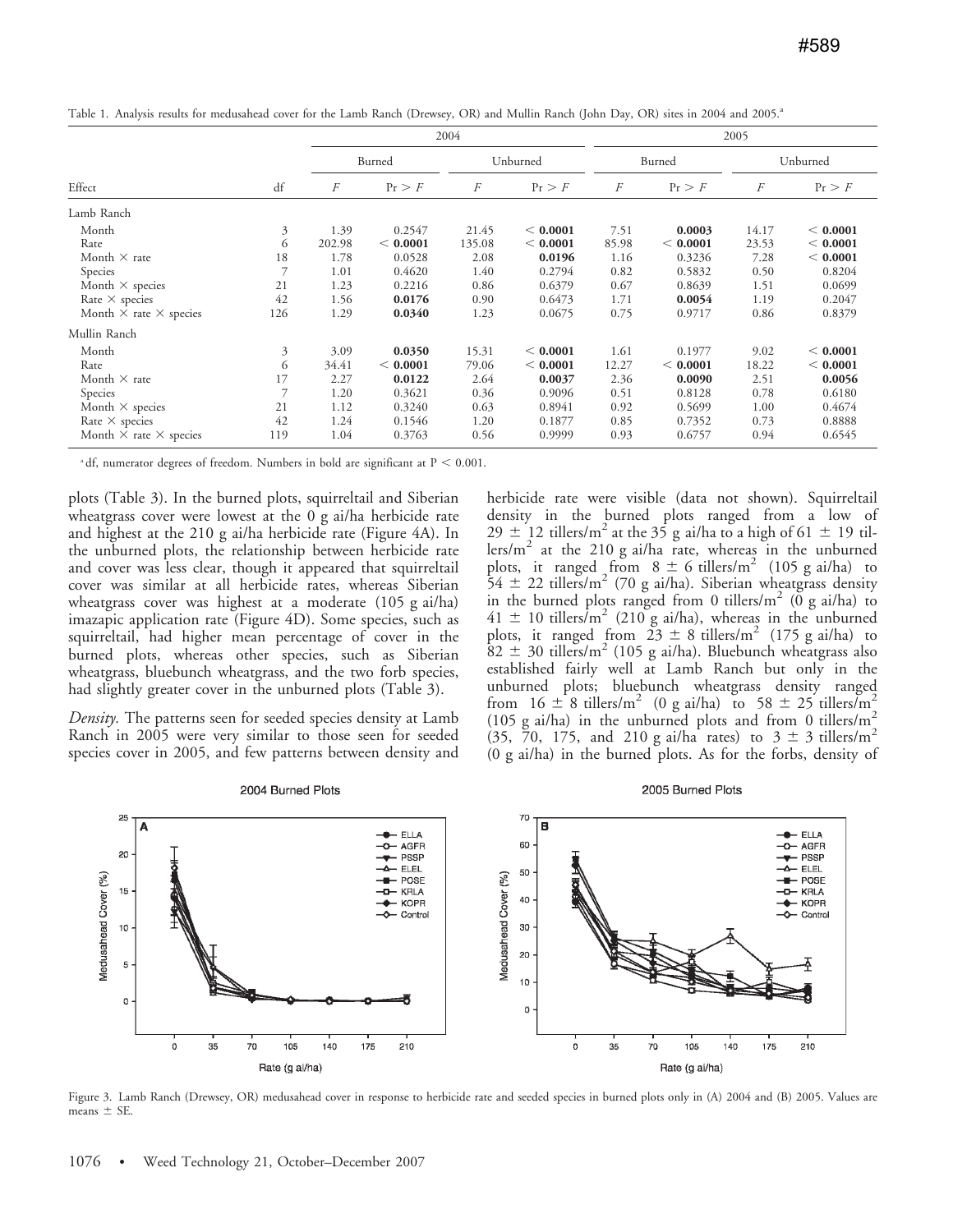Table 2. Analysis results for seeded species cover for the Lamb Ranch (Drewsey, OR) and Mullin Ranch (John Day, OR) sites in 2004 and 2005.<sup>a</sup>

|                                      |     |        | 2004     |          | 2005     |        |        |          |          |
|--------------------------------------|-----|--------|----------|----------|----------|--------|--------|----------|----------|
|                                      | df  | Burned |          | Unburned |          | Burned |        | Unburned |          |
| Effect                               |     | F      | Pr > F   | F        | Pr > F   | F      | Pr > F | F        | Pr > F   |
| Lamb Ranch                           |     |        |          |          |          |        |        |          |          |
| Month                                | 3   | 1.85   | 0.1483   | 0.69     | 0.5599   | 1.51   | 0.2218 | 0.28     | 0.8391   |
| Rate                                 | 6   | 1.89   | 0.0997   | 3.32     | 0.0075   | 3.20   | 0.0092 | 1.90     | 0.0977   |
| Month $\times$ rate                  | 18  | 1.04   | 0.4347   | 0.76     | 0.7390   | 0.70   | 0.7923 | 1.86     | 0.0407   |
| Species                              | 7   | 1.01   | 0.4634   | 10.00    | 0.0002   | 4.33   | 0.0095 | 2.84     | 0.0460   |
| Month $\times$ species               | 21  | 1.16   | 0.2796   | 0.57     | 0.9361   | 1.94   | 0.0082 | 0.99     | 0.4756   |
| Rate $\times$ species                | 42  | 1.32   | 0.0959   | 2.19     | < 0.0001 | 1.44   | 0.0447 | 1.53     | 0.0226   |
| Month $\times$ rate $\times$ species | 126 | 0.99   | 0.5133   | 0.72     | 0.9847   | 1.08   | 0.2852 | 1.10     | 0.2520   |
| Mullin Ranch                         |     |        |          |          |          |        |        |          |          |
| Month                                | 3   | 0.28   | 0.8430   | 0.85     | 0.4708   | 0.91   | 0.4429 | 2.21     | 0.0977   |
| Rate                                 | 6   | 6.17   | < 0.0001 | 2.81     | 0.0192   | 4.16   | 0.0017 | 5.26     | 0.0003   |
| Month $\times$ rate                  | 17  | 0.75   | 0.7345   | 0.90     | 0.5810   | 0.55   | 0.9110 | 2.51     | 0.0056   |
| Species                              | 7   | 13.12  | < 0.0001 | 6.35     | 0.0017   | 5.97   | 0.0023 | 9.39     | 0.0002   |
| Month $\times$ species               | 21  | 0.76   | 0.7646   | 0.56     | 0.9424   | 0.54   | 0.9533 | 1.53     | 0.0634   |
| Rate $\times$ species                | 42  | 1.98   | 0.0005   | 2.47     | < 0.0001 | 1.14   | 0.2646 | 2.26     | < 0.0001 |
| Month $\times$ rate $\times$ species | 119 | 0.70   | 0.9898   | 0.79     | 0.9350   | 0.85   | 0.8462 | 1.21     | 0.0915   |

<sup>a</sup> df, numerator degrees of freedom. Numbers in bold are significant at  $P < 0.001$ .

winterfat was zero in the burned plots, but in the unburned plots, it ranged from  $0.2 \pm 0.2$  plants/m<sup>2</sup> (140 g ai/ha) to  $22 \pm 18$  tillers/m<sup>2</sup> (70 g ai/ha). Forage kochia only established in a few of the unburned plots with densities of  $11 \pm 8$  plants/m<sup>2</sup> (0 g ai/ha rate) and  $15 \pm 11$  tillers/m<sup>2</sup> (175 g ai/ha rate).

Mullin Ranch. Cover. In 2005, cover of seeded species increased for most species (Table 3). Siberian wheatgrass established best in the burned plots  $(8.65 \pm 0.85\%)$ , followed by squirreltail (2.75  $\pm$  0.36%), and neither species showed a clear relationship between cover and herbicide application rate (Figure 5C). In the unburned plots, the best cover was seen for Sandberg bluegrass  $(1.01 \pm 0.14\%)$ followed by bluebunch wheatgrass  $(0.28 \pm 0.11\%)$ , and Sandberg bluegrass appeared to establish best in the 0 g ai/ ha imazapic (control) plots, whereas bluebunch wheatgrass showed no consistent pattern between herbicide rate and cover (Figure 5D).

Density. As was seen for Lamb Ranch, the patterns seen for seeded species density at Mullin Ranch in 2005 were similar to those seen for seeded species cover, with no clear pattern between herbicide rate and density (data not shown). Differences between the burned and unburned plots were quite pronounced. The highest density was seen for Siberian wheatgrass, followed by squirreltail, in the burned plots, whereas in the unburned plots, the highest density was seen for Sandberg bluegrass. Siberian wheatgrass density ranged from  $145 \pm 40$  tillers/m<sup>2</sup> (175 g ai/ha) to  $398 \pm 97$  tillers/m<sup>2</sup> (35 g ai/ha) in the burned plots, but it failed to establish in the unburned plots. Squirreltail density in the burned plots ranged from  $14 \pm 6$  tillers/m<sup>2</sup> (70 g ai/ha rate) to  $97 \pm 29$  tillers/m<sup>2</sup> (140 g ai/ha rate), whereas in the unburned plots, it ranged from  $0.8 \pm 0.8$ tillers/m<sup>2</sup> (105 g ai/ha rate) to 11  $\pm$  5 tillers/m<sup>2</sup> (0 g ai/ha) rate. Sandberg bluegrass density in the burned plots ranged from  $5 \pm 4$  tillers/m<sup>2</sup> (175 g ai/ha rate) to

 $77 \pm 25$  tillers/m<sup>2</sup> (35 g ai/ha rate), whereas in the unburned plots, it ranged from  $0.7 \pm 0.7$  tillers/m<sup>2</sup> (35 g ai/ha) to  $63 \pm 15$  tillers/m<sup>2</sup> (0 g ai/ha). Bluebunch wheatgrass density ranged from 5  $\pm$  5 tillers/m<sup>2</sup> (140 g ai/ha) to 24  $\pm$ 7 tillers/ $m^2$  (35 g ai/ha). As for the forbs, winterfat failed to establish at Mullin Ranch, and forage kochia only established in a few burned plots at the 60 g ai/ha rate with a density of  $3 \pm 3$  plants/m<sup>2</sup>.

Seeded perennial grasses appear to have established more successfully than seeded forb during this study (Figure 4). There was a large difference in forb establishment between sites and in response to burning, with winterfat only establishing in the unburned plots at Lamb Ranch and not at all at Mullin Ranch, and forage kochia only establishing in a few unburned plots at Lamb Ranch and a few burned plots at Mullin Ranch. These results suggest that forbs may be more difficult to establish during medusahead control and revegetation. Establishment of all five perennial grass species was higher than forb establishment, and some, such as Siberian wheatgrass and squirreltail, did well in many plots. Other studies have shown that squirreltail may be one of the few perennial grasses that can be successfully seeded into even intact medusahead stands, suggesting that it can be an important grass for revegetation of areas in which it is native (Hironaka and Sindelar 1975).

Perennial Grass Cover. Perennial grass cover did not show a clear pattern with regard to herbicide rate or herbicide application month in this study. Instead, the effect of herbicide rate on perennial grass was dependent on site and whether or not the plot had been burned. In some plots, perennial grass was higher in plots that received no imazapic, whereas in others, perennial grass cover was higher in plots that received up to 140 g ai/ha herbicide.

Lamb Ranch. In 2005, the effect of herbicide rate on perennial grass cover was highly significant in the burned field and significant in the unburned field, and there was a significant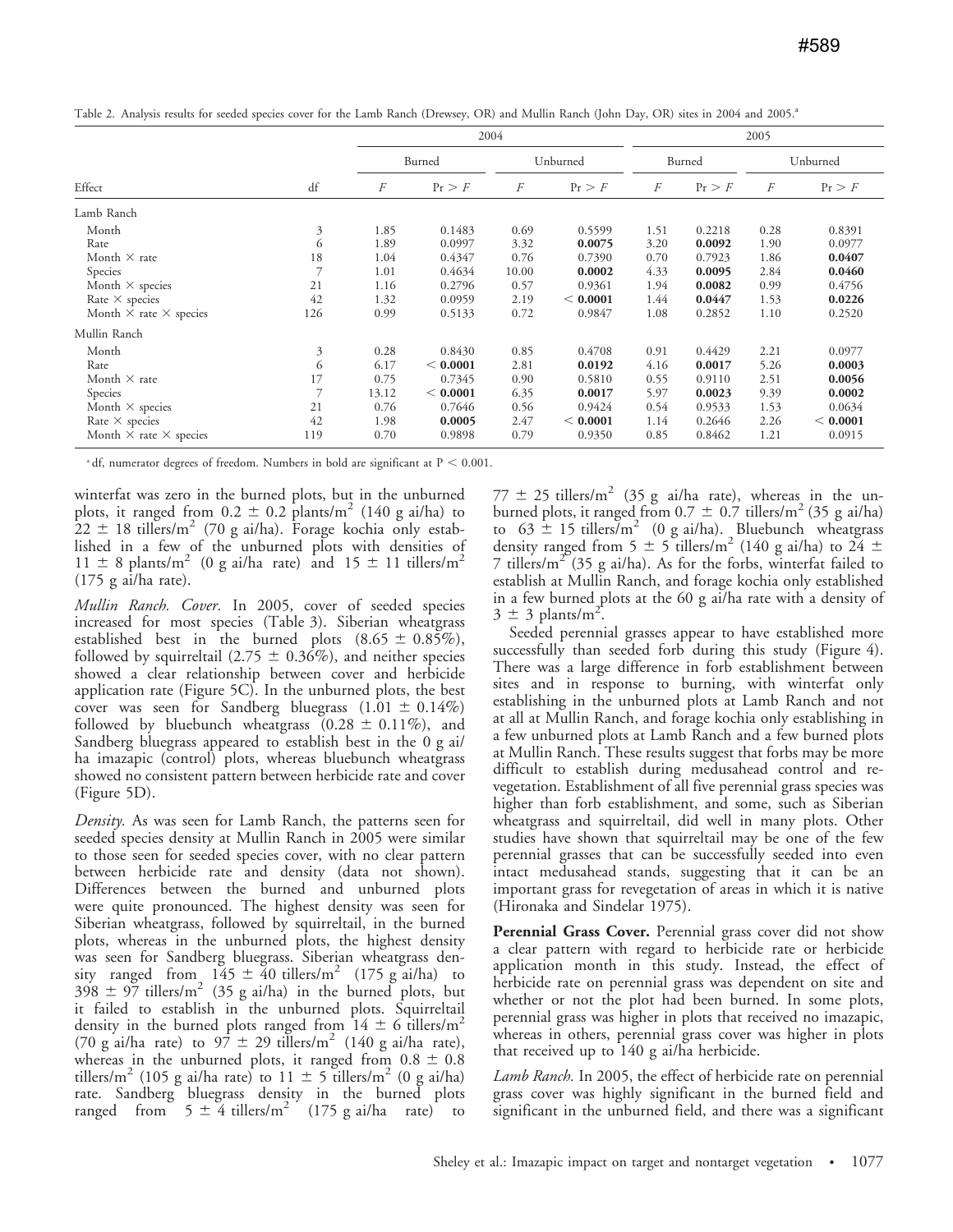

Figure 4. Lamb Ranch (Drewsey, OR) seeded species cover in response to herbicide rate and seeded species. Note: y-axis scales are different for 2004 and 2005 data. Values are means  $\pm$  SE. (A) 2004 burned plots, (B) 2004 unburned plots, (C) 2005 burned plots, and (D) 2005 unburned plots.

three-way interaction in the burned field only (Table 4). Perennial grass cover was lowest in plots that received no herbicide and highest in plots that received a moderate rate of herbicide (105 to 140 g ai/ha) for both the burned and unburned plots in 2005 (data not shown).

Mullin Ranch. In 2005, in the burned field, there were significant responses of perennial grass cover to herbicide rate, herbicide application month, and species (Table 4). The highest percentage of cover by perennial grasses in the burned plots was seen for the September plots with no herbicide treatment, whereas plots that had herbicide applied in July and October had the highest percentage of cover at moderate herbicide rates (105 g ai/ha for October, 70 g ai/ha for July). Once again, one of the seeded perennial grass species had much better coverage than the others (data not shown). In the unburned plots, perennial grass cover showed a highly significant response to the interaction of herbicide application month and rate, as well as to herbicide rate alone (Table 4). There was a tendency for higher perennial grass cover at the 70 g ai/ha imazapic and lower rates, and that tendency was more pronounced for the August and October herbicide applications than for the July and September herbicide applications (data not shown).

Other researchers have found that perennial grass cover was significantly higher in plots that received a low rate of imazapic (70 g ai/ha) than in plots that received a high rate of imazapic (140 g ai/ha) (Monaco et al. 2005). However, we only saw higher cover of perennial grasses in response to lower imazapic rates in burned plots during the initial year of sampling, and that pattern did not carry over to the following year. Thus, we cannot say that perennial grass will establish better in plots treated with a low rate of imazapic, but rather, that the response of perennial grasses to imazapic will depend on species and site conditions.

Annual Grass Cover. Cover of annual grasses other than medusahead tended to be higher at the lower imazapic application rates, especially in the first year of the study. In the second year of the study, that pattern was less clear; in some plots the cover of annual grass was as high at the higher imazapic rates (170 to 210 g ai/ha) as at the low to moderate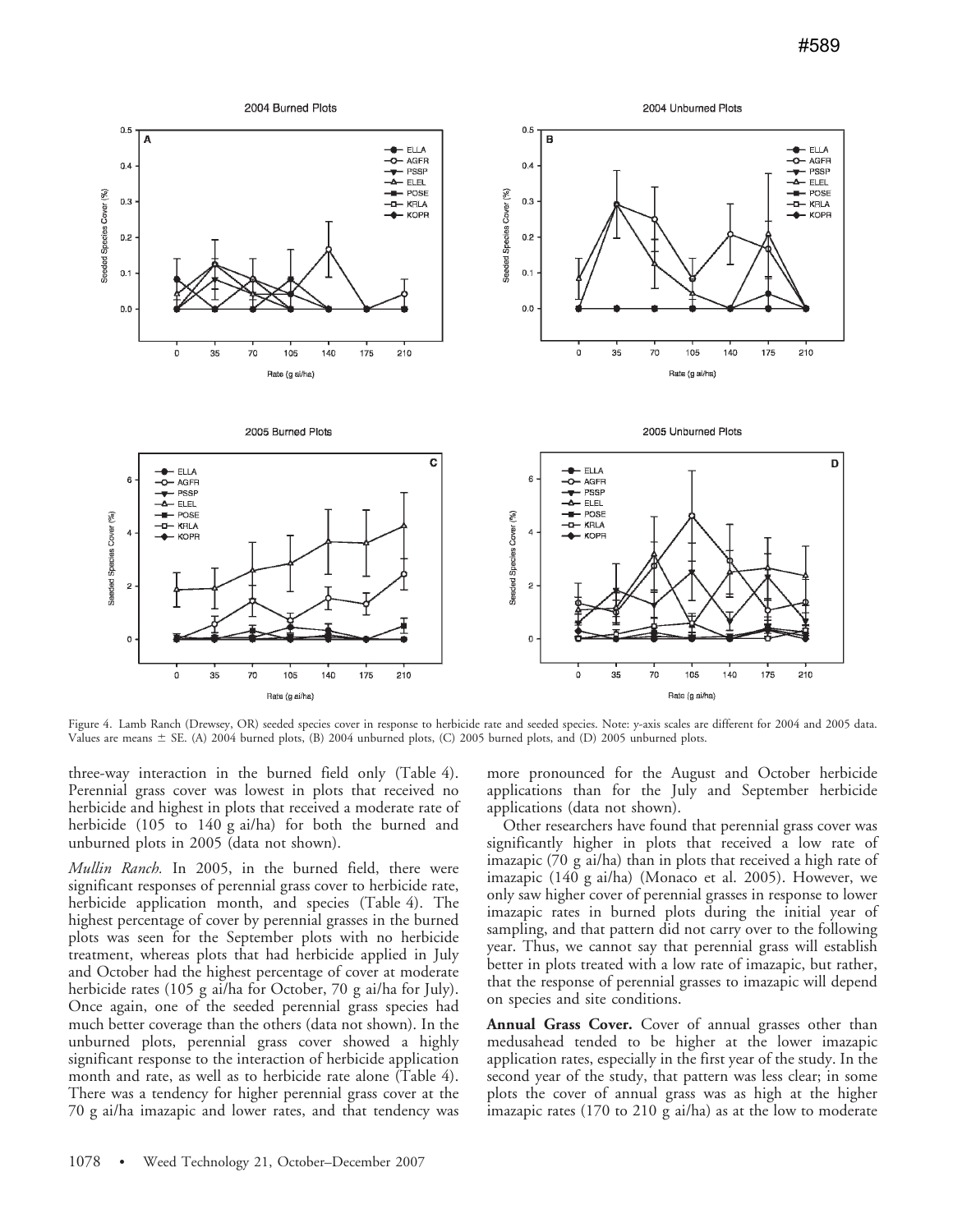

Figure 5. Mullin Ranch ( John Day, OR) seeded species cover in response to herbicide rate and seeded species. Note: y-axis scales differ for all four graphs. Values are means  $\pm$  SE. (A) 2004 burned plots, (B) 2004 unburned plots, (C) 2005 burned plots, and (D) 2005 unburned plots.

rates (0 to 70 g ai/ha). It appears that, 1 yr after spraying, coverage by annual grasses was lowest in burned fields in plots receiving 70 to 210 g ai/ha and in unburned fields in plots receiving 175 to 210 g ai/ha, but by 2 yr after spraying, annual grass cover could recover to higher levels even in plots treated with a high imazapic rate.

Lamb Ranch. In 2005, annual grass showed no significant response to any of the treatments. Annual grass cover was below 1% in both burned and unburned fields and showed no clear patterns in response to herbicide application.

Mullin Ranch. In 2005, in the burned plots, there were significant responses of annual grass cover to herbicide application rate, to the interaction between application rate and month, and to the interaction between rate and species (Table 4). Annual grass coverage was highest in August plots that received no imazapic or received 175 g ai/ha and in October plots that received 105 g ai/ha (data not shown). In the unburned plots, there were significant responses of annual grass cover to the interaction between application rate and month (Table 4). Annual grass cover was highest in the

October plots that received 70 and 140 g ai/ha rates and was lowest for all months in the plots that received the highest application rate of 210 g ai/ha (data not shown).

Our results suggest that imazapic can control annual grasses other than medusahead during the first year after application, though that control may only be of short duration as those grasses can sprout readily from seed the year after management. Other studies have found effective control of annual grasses with imazapic. A study in Nebraska found that imazapic offered 96% control of the problematic annual grass, smooth crabgrass [Digitaria ischaemum (Schreb.) Schreb. ex Muhl.], while allowing native legume species to establish (Beran et al. 1999).

Perennial Forb Cover. No consistent pattern of response by perennial forbs to imazapic application rate was seen, with the exception of a few unburned plots that showed higher coverage by perennial forbs at higher imazapic rates.

Lamb Ranch. In 2005, in the burned plots, there was no coverage response by perennial forb to any of the treatments (Table 4). In the unburned plots, there was a significant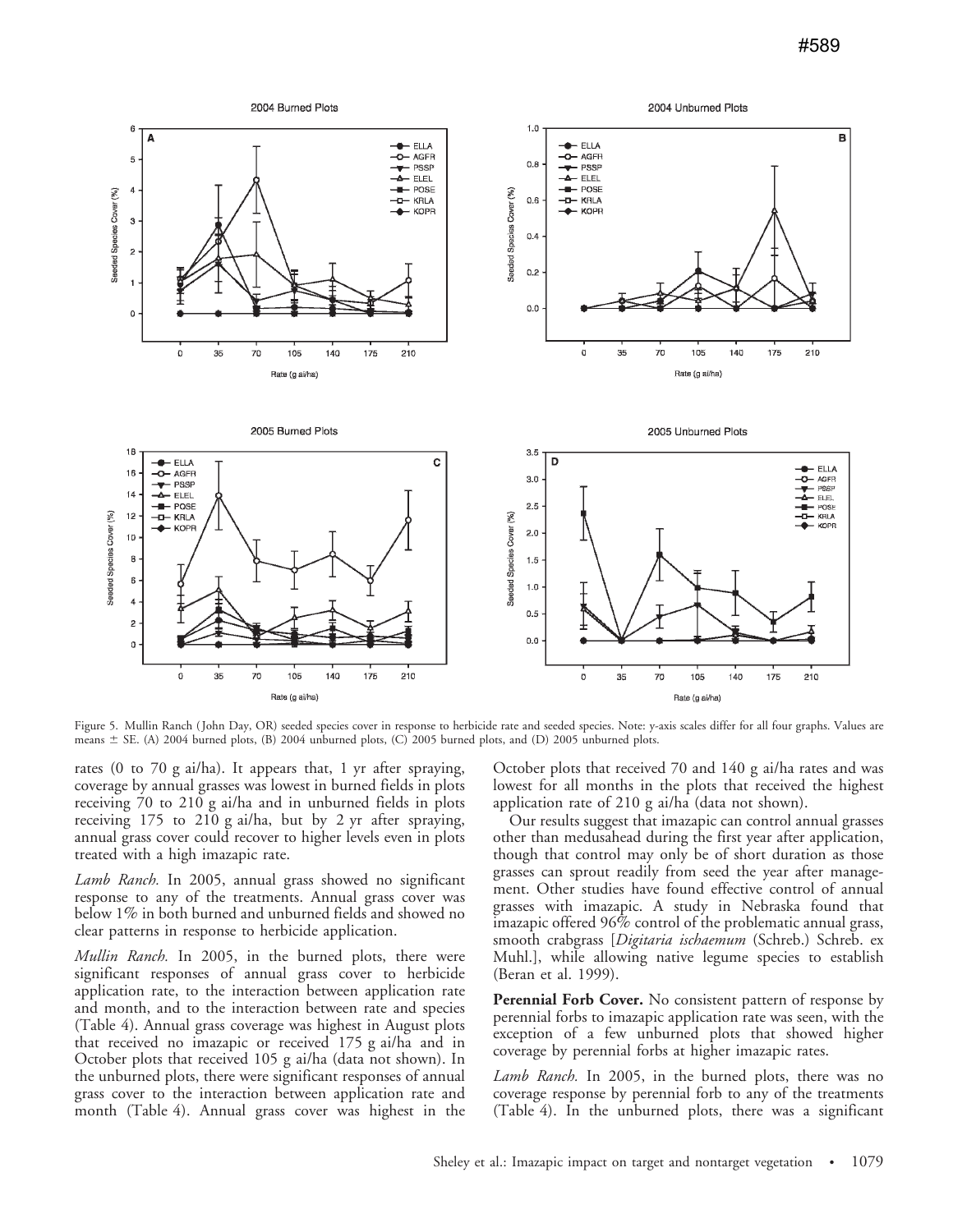| <b>ELLA</b>     | AGFR            | <b>PSSP</b>     |                 | <b>POSE</b>     | <b>KRLA</b>     | <b>KOPR</b>     |
|-----------------|-----------------|-----------------|-----------------|-----------------|-----------------|-----------------|
|                 |                 |                 | $\sigma$        |                 |                 |                 |
|                 |                 |                 |                 |                 |                 |                 |
|                 |                 |                 |                 |                 |                 |                 |
| $0.02 \pm 0.01$ | $0.07 \pm 0.02$ | $0.02 \pm 0.01$ | $0.03 \pm 0.01$ | $0.01 \pm 0.01$ | $0.00 \pm 0.00$ | $0.00 \pm 0.00$ |
| $0.01 \pm 0.01$ | $0.14 \pm 0.03$ | $0.00 \pm 0.00$ | $0.11 \pm 0.03$ | $0.00 \pm 0.00$ | $0.00 \pm 0.00$ | $0.00 \pm 0.00$ |
|                 |                 |                 |                 |                 |                 |                 |
| $0.13 \pm 0.05$ | $1.13 \pm 0.16$ | $0.04 \pm 0.02$ | $2.97 \pm 0.40$ | $0.15 \pm 0.06$ | $0.00 \pm 0.00$ | $0.00 \pm 0.00$ |
| $0.13 \pm 0.07$ | $2.11 \pm 0.37$ | $1.41 \pm 0.26$ | $1.95 \pm 0.35$ | $0.11 \pm 0.03$ | $0.23 \pm 0.08$ | $0.09 \pm 0.05$ |
|                 |                 |                 |                 |                 |                 |                 |
|                 |                 |                 |                 |                 |                 |                 |
| $0.66 \pm 0.22$ | $1.55 \pm 0.25$ | $0.57 \pm 0.18$ | $1.08 \pm 0.22$ | $0.00 \pm 0.00$ | $0.00 \pm 0.00$ | $0.00 \pm 0.00$ |
| $0.06 \pm 0.02$ | $0.05 \pm 0.03$ | $0.01 \pm 0.01$ | $0.12 \pm 0.04$ | $0.00 \pm 0.00$ | $0.00 \pm 0.00$ | $0.00 \pm 0.00$ |
|                 |                 |                 |                 |                 |                 |                 |
| $1.04 \pm 0.16$ | $8.65 \pm 0.85$ | $0.39 \pm 0.09$ | $2.75 \pm 0.36$ | $1.26 \pm 0.20$ | $0.00 \pm 0.00$ | $0.02 \pm 0.02$ |
| $0.02 \pm 0.01$ | $0.00 \pm 0.00$ | $0.28 \pm 0.11$ | $0.12 \pm 0.05$ | $1.01 \pm 0.14$ | $0.00 \pm 0.00$ | $0.00 \pm 0.00$ |
|                 |                 |                 |                 | ELEL            |                 |                 |

Table 3. Mean percentage of cover by seeded species recorded at Lamb Ranch (Drewsey, OR) and Mullin Ranch (John Day, OR) sites in 2004 and 2005.<sup>a,b</sup>

<sup>a</sup>Values are mean percentage cover  $\pm$  SE.

<sup>b</sup> Abbreviations: ELLA, thickspike wheatgrass; AGFR, Siberian wheatgrass; PSSP, bluebunch wheatgrass; ELEL, squirreltail; POSE, Sandberg bluegrass; KRLA, winterfat; KOPR, forage kochia.

response of perennial forb coverage to herbicide application rate (Table 4), with the highest perennial forb cover seen at higher rates (140 g ai/ha or greater) of imazapic (data not shown).

Mullin Ranch. In 2005, in the burned plots, we saw no response of perennial forb cover to any of the treatments (Table 4). In the unburned plots, there was a significant response of perennial forb cover to interaction between herbicide rate and month, with the highest perennial forb cover seen in the plots that received an October application of 175 g ai/ha of imazapic (data not shown).

Annual Forb Cover. The relationship between annual forb cover and herbicide rate varied greatly between years and showed few consistent patterns. In some of the plots, the relationship of annual forb cover to imazapic rate switched between years; in the first year of the study, annual forb cover was lowest in the plots that received the highest rates of imazapic, but by the second year of the study, annual forb cover was lowest in plots that received the lowest rate of imazapic.

Lamb Ranch. In 2005, there was a significant response of annual forb cover to the month of herbicide application and to the rate in both the burned and unburned plots, and there was a significant interaction between rate and species in the burned plots (Table 4). In the burned plots, the lowest annual forb cover was seen for plots that received no imazapic, with the exception of the September plots, and the highest annual

|                                      | Perennial grass |        | Annual grass |           | Perennial forb |           | Annual forb |           |
|--------------------------------------|-----------------|--------|--------------|-----------|----------------|-----------|-------------|-----------|
| Parameters                           | B               | UB     | B            | UB        | B              | UB        | B           | UB        |
| Lamb Ranch                           |                 |        |              |           |                |           |             |           |
| Month                                | <b>NS</b>       | NS.    | NS           | NS        | <b>NS</b>      | NS.       | $\ast$      | $\ast$    |
| Rate                                 | $***$           | $\ast$ | <b>NS</b>    | NS.       | <b>NS</b>      | $\ast$    | $\ast$      | $***$     |
| Month $\times$ rate                  | <b>NS</b>       | NS.    | <b>NS</b>    | NS.       | <b>NS</b>      | NS        | <b>NS</b>   | NS.       |
| Species                              | <b>NS</b>       | NS.    | <b>NS</b>    | <b>NS</b> | <b>NS</b>      | <b>NS</b> | <b>NS</b>   | NS.       |
| Month $\times$ species               | <b>NS</b>       | NS.    | NS           | NS.       | <b>NS</b>      | <b>NS</b> | NS.         | NS.       |
| Rate $\times$ species                | <b>NS</b>       | NS.    | NS           | NS.       | <b>NS</b>      | <b>NS</b> | $\ast$      | NS.       |
| Month $\times$ rate $\times$ species | $\ast$          | NS.    | <b>NS</b>    | NS.       | <b>NS</b>      | <b>NS</b> | <b>NS</b>   | <b>NS</b> |
| Mullin Ranch                         |                 |        |              |           |                |           |             |           |
| Month                                | $**$            | NS.    | NS           | NS.       | <b>NS</b>      | <b>NS</b> | NS.         | NS.       |
| Rate                                 | $**$            | $**$   | $***$        | NS.       | <b>NS</b>      | <b>NS</b> | $\ast$      | NS.       |
| Month $\times$ rate                  | <b>NS</b>       | $***$  | $**$         | $**$      | <b>NS</b>      | $**$      | NS.         | NS.       |
| Species                              | $\ast$          | NS.    | NS           | NS.       | <b>NS</b>      | <b>NS</b> | NS          | NS.       |
| Month $\times$ species               | <b>NS</b>       | NS.    | <b>NS</b>    | <b>NS</b> | <b>NS</b>      | <b>NS</b> | NS.         | NS.       |
| Rate $\times$ species                | <b>NS</b>       | NS.    | $*$          | NS.       | <b>NS</b>      | <b>NS</b> | <b>NS</b>   | <b>NS</b> |
| Month $\times$ rate $\times$ species | <b>NS</b>       | NS.    | <b>NS</b>    | <b>NS</b> | <b>NS</b>      | NS        | <b>NS</b>   | <b>NS</b> |

<sup>a</sup> Abbreviations: B, burned; UB, unburned; NS, not significant.

\* P < 0.05; \*\* P < 0.01; \*\*\* P < 0.001.